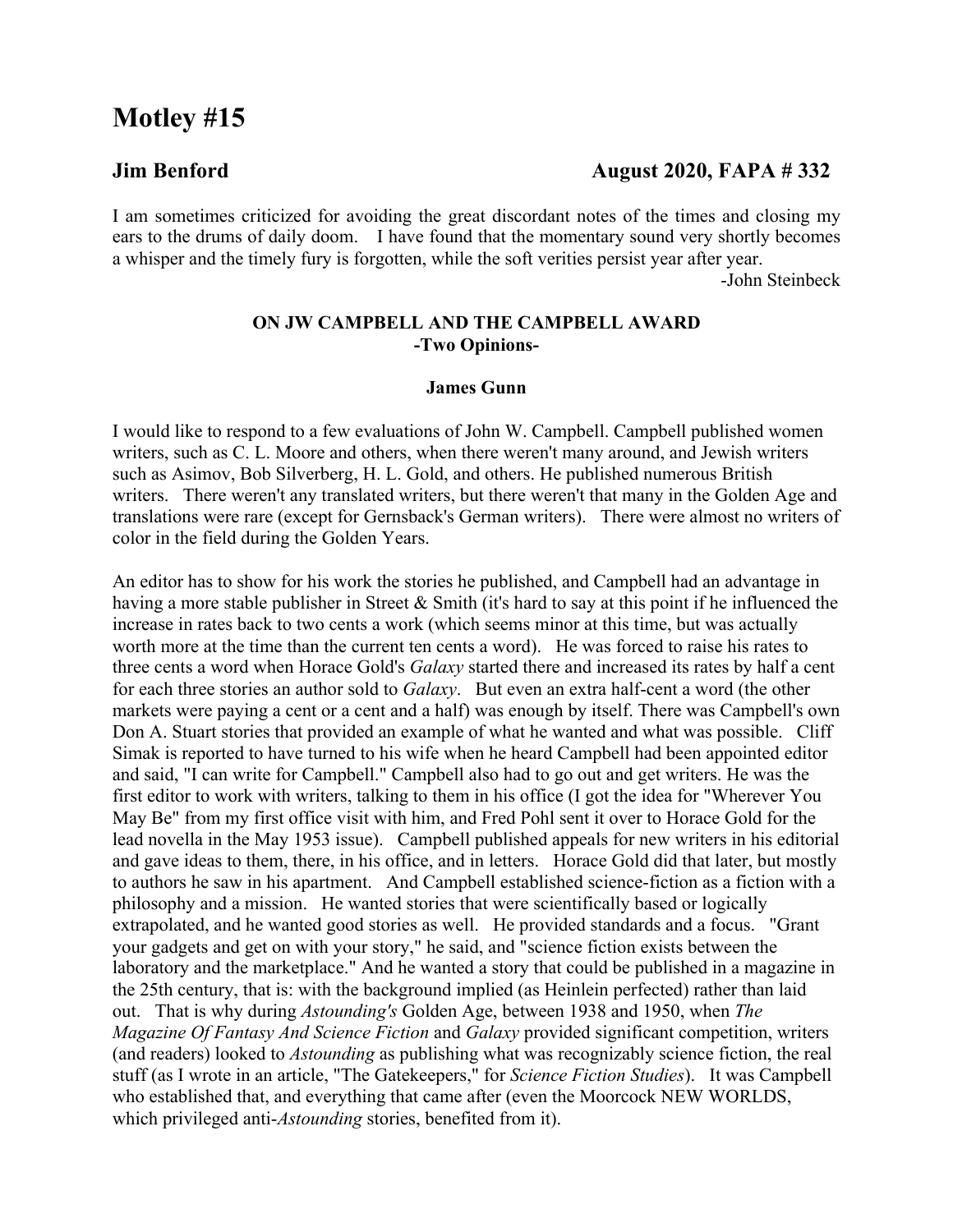Many of Campbell foibles came after 1950 (not Dianetics, which appealed to a number of science fiction people as a kind of scientific (or science-fictional) Freudianism, and his belief that WWII had validated science fiction but also pre-empted much of its favorite topics, and urged writers to explore parapsychology. I suspect that the changed situation of science fiction made him look around for more borderline topics.

Finally, on a personal note, I should set down that I was attracted to *Galaxy*'*s* social science fiction and turned to writing for Horace Gold rather than Campbell, although my success with both was about even at half a dozen stories each during Campbell's and Horace's tenures- substantially more with Bova and Schmidt, and Fred Pohl, but I never lost my respect for Campbell, who was, I think, science fiction's indispensable man, as Gernsback was in his days (as a publisher, not an editor). It is hard to say that about anybody else.

I urge anybody who would like to see what Campbell was like working with writers, check out my "Lunch with John Campbell" film, his essay in *Worlds Beyond*, or his collection of editorials edited by Harry Harrison.

Oh, yes, about the early days of the Campbell Awards. Harry and Brian were pretty casual administrators, coming to decisions, sometimes with the help of committee members, sometimes not, with winners sometimes being selected at the last minute, as was the first. I remember having the committee being gathered together in a bedroom in Dun Laireagh, Ireland, at the founding meeting of World SF, to decide who would get the award the next day. I think I was influential in it going to Fred's *Gateway*. The jury system finally got organized when I took it over in 1978.

# **Gregory Benford**

I think Paul Kincaid gets much wrong in his view of the sf world literature. I've been in 80 countries, lived abroad over 10 years, met many foreign sf writers, publishers, editors. I had drinks with every SFWA writer in Africa & most in S America and even most of Europe. They don't dislike Campbellian sf—they often try to make it their own, with their culture. This is true in China, Japan, Germany especially. They find Campbellian sf is not easy—both tech abilities & social crafty thinking on the future, with clever plots. (Meant broadly; I think of "Flowers for Algernon" is a Campbellian tragedy.)

The rude ignorance from Worldcon is no diagnostic of the whole– just read it! Informed? She got 3 things wrong in first sentence! Not Joseph, not *Amazing*, and JWC was no fascist. She though is a citizen of China, by many definitions a fascist state. Being ignorantly ranted at while at Worldcon by a citizen of a fascist state is beyond irony. Nobody claims JWC ever DID anything wrong. Speech is free. Allowing figures to be culturally exiled for their opinions is evil in itself- typical Millennial thinking, alas afoot on the internet.

[I asked old friend still at CIA (I still serve on a panel for them) about Ng. Her father is close to the Party and may be a full member. (Normally need Party connections to get a passport, which she has.)]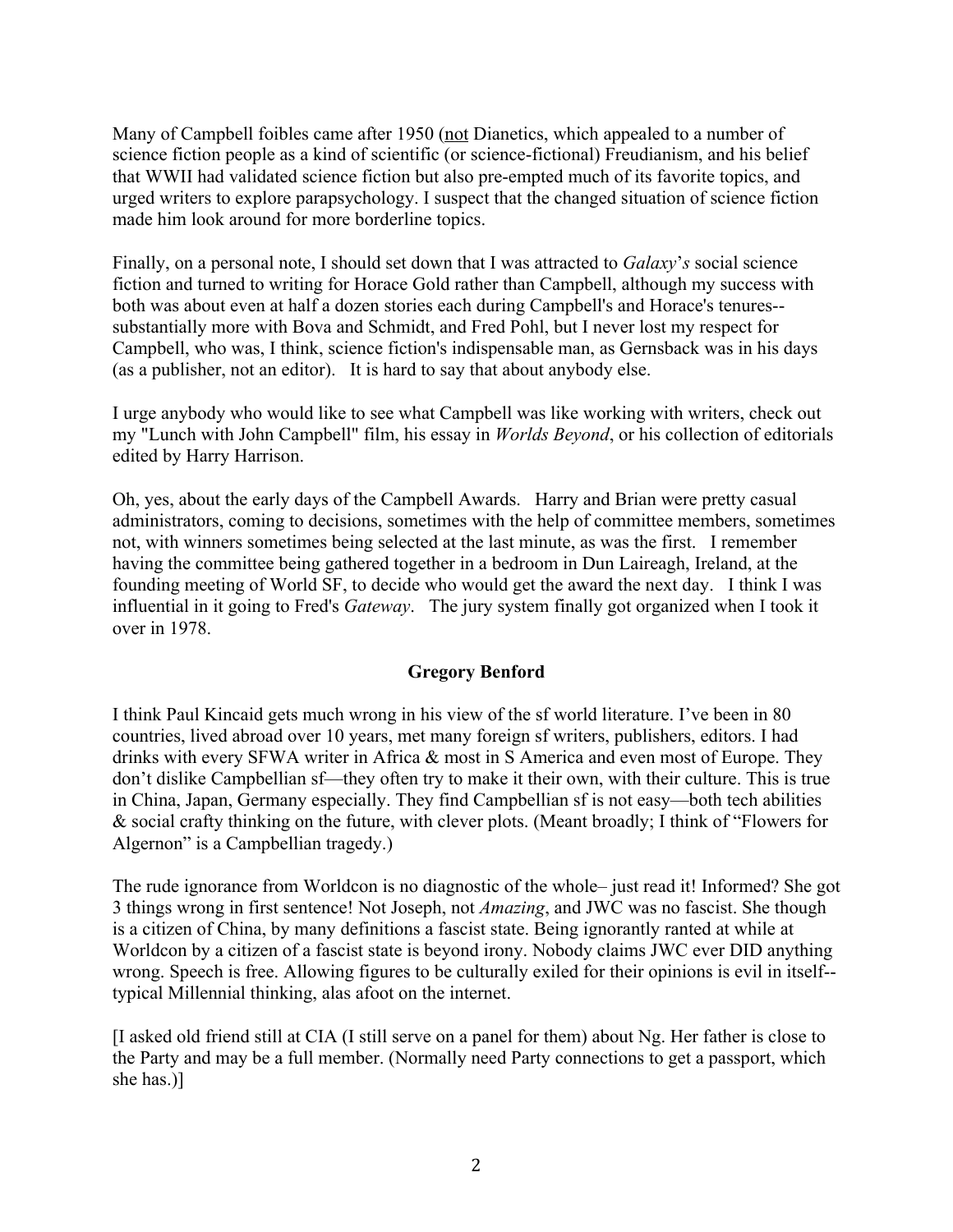[Side issue: what's next? Who criticizes Austen for portraying characters who accept Regencyera mores uncritically? Who criticizes Melville for portraying characters who have no interest in saving the whale? Soon, we may find out.]

Again, I emphasize that we name awards after people for the positive, good, and important things they have done, not for their shortcomings or frailties. Despite their faults, people who have overcome them and fulfilled the promise of their innate skills and have added significantly to whatever field of endeavor they are part of, should be our candidates for honoring them by naming an award after them. Let's honor the higher aspects of our natures, not dismiss the accomplishments. We reward success, not failures.

To me the Worldcon speech was another juvenile display of those what want to have their cake and eat it too. She should've at least rejected the award. Instead she provoked overt sexist racist rants like this:

https://www.hindustantimes.com/columns/rewriting-the-history-of-science-fantasy-fiction/storywe3B4NbtEf7ItDCTP2cSgO.html

While Paul wants to rename or destroy awards because of an honorees' shortcomings, the negative, we should keep the named awards of the honorees for their accomplishments, the positive. It's the negative view of everything permeating the field today against those of us wishing to celebrate the positive in all of us. I think Trevor panicked big time by renaming the JWC Best New Writer Award the Astounding Award. Campbell made *Astounding* what it was, and in so doing his glory years as editor, 1939-1950, are known as SF's Golden Age (so saith Alec Nevala Lee in his book). Without Campbell there would be no *Astounding* as we know it, nor no Golden Age, yet we want to dismiss the man responsible for the field's longest running magazine while under Campbell's command for some 34 formative years, and the Golden Age his time at the helm gave us. He gave the field so much despite his flaws but he's now not good enough for the field to honor him.

[Note no one, not Paul even, has proposed another name.]

If Paul does not respect the culture of Campbellian sf which our award invokes, I respectfully suggest he leave the Jury deciding on it. His tastes and philosophy clearly do not align with our goals and stated purpose. That act would be principled.

# **Mailing Comments**

Fred Lerner, *Lofgeornost* 139: Although there is much celebration of the sharp reduction in emissions due to the pandemic, this event is actually bad news for the carbon restrictionist strategy that climate advocates have been pushing for a quarter of a century. The current estimate is that global emissions are going to fall 8% this year compared to last year. But the United Nations environmental program estimates that emissions will have to fall 7.6% each year from 2020 to 2030 in order to keep the world temperature from rising let less than 1.5°C. That would be a net of 55%, roughly half of all world emissions dropping in only a decade. But you can't get there from here.

This drop is economically unsustainable. The economic damage due to the lockdowns has pushed economies to the brink already. The less wealthy countries can't afford even as great a